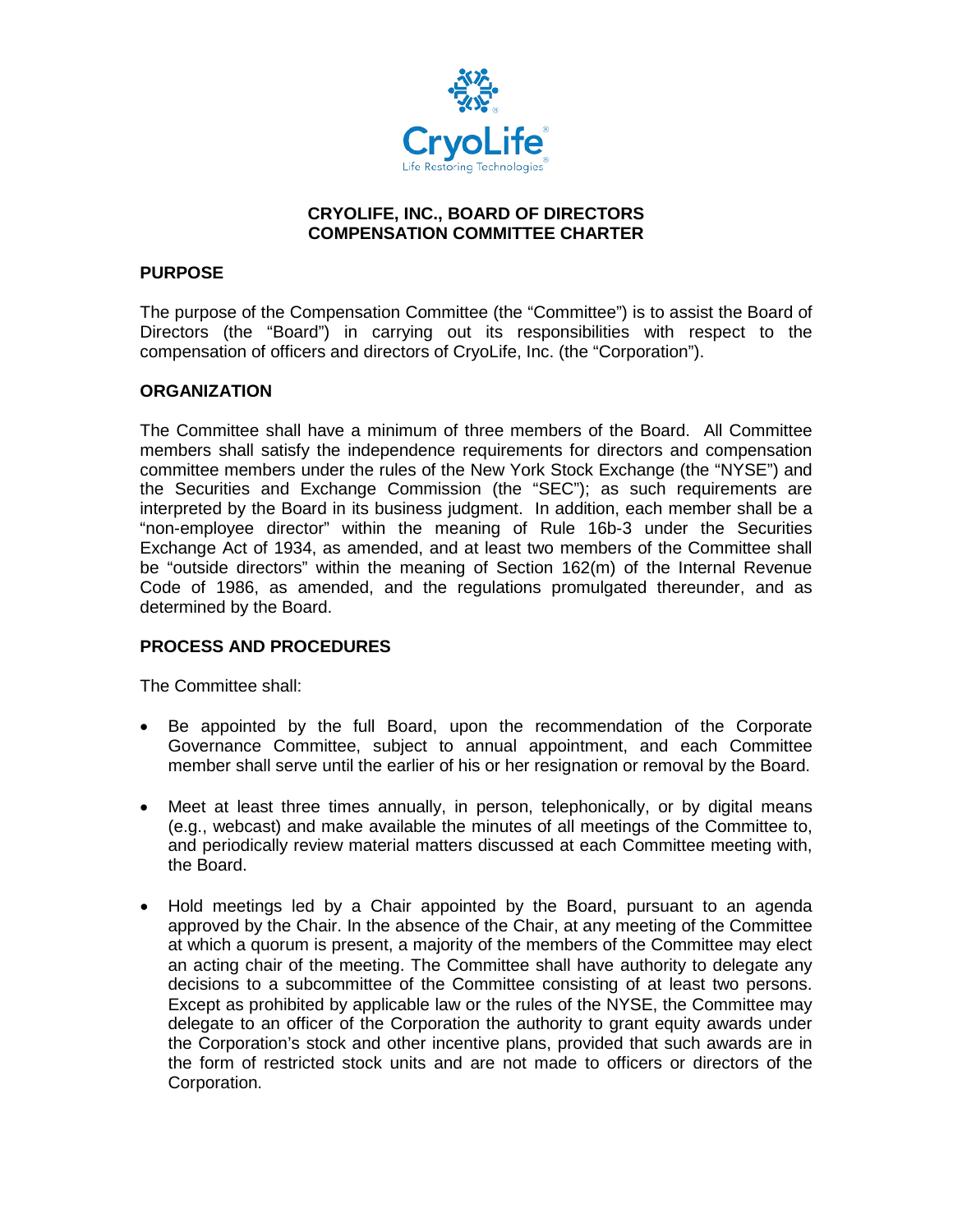- In its sole discretion, retain or obtain the advice of any compensation consultant, independent legal counsel, or other advisor that will assist the Committee in its decisions, and have direct responsibility for the appointment, compensation, and oversight of the work of any such advisor retained by the Committee. The Committee shall select a compensation consultant, legal counsel, or other adviser only after taking into consideration the independence of the compensation consultant, legal counsel, or other adviser using factors established by law and the rules and regulations of the SEC and the NYSE, pursuant to the process standards, set forth in Exhibit A, attached hereto. The Committee, however, may, in its discretion, retain or consult with advisors and consultants who it has concluded are not independent, provided such independence analysis has been conducted. The Corporation shall provide for appropriate funding, as determined by the Committee, for payment of reasonable compensation to a compensation consultant, independent legal counsel, or any other advisor retained by the Committee.
- Be provided by the Corporation additionally with appropriate funding for ordinary administrative expenses of the Committee that are necessary or appropriate for carrying out its duties.
- Submit to the Board annually a budget of its expected expenditures for that year for the Board's review and approval.
- Evaluate annually the performance of the Committee and its members.
- Review and assess the adequacy of this Charter annually and recommend any changes to the Corporate Governance Committee and the Board for approval.

# **ROLES AND RESPONSIBILITIES**

On behalf of the Board, the Committee shall among its duties and responsibilities:

- Periodically review and assess the Company's general compensation policies and strategies applicable to officers either generally or specifically and report and make recommendations to the Board with respect thereto.
- Establish and periodically review the Board's officer compensation philosophy and major officer compensation programs, including, as appropriate in the discretion of the Committee, consideration of peer companies and other data sources, and administer particular compensation programs for which the Committee is the designated administrator.
- Annually review and approve (i) officer compensation programs; (ii) goals and objectives relevant to officer compensation; and, (iii) based upon its evaluation of specific officer performance in light of those goals and objectives, as well as input from the Corporate Governance Committee and the Chief Executive Officer (the "CEO"), determine and approve the compensation for each officer, other than the CEO.
- Jointly with the Corporate Governance Committee, annually review and approve (i) the CEO's compensation; (ii) the CEO's goals and objectives relevant to his or her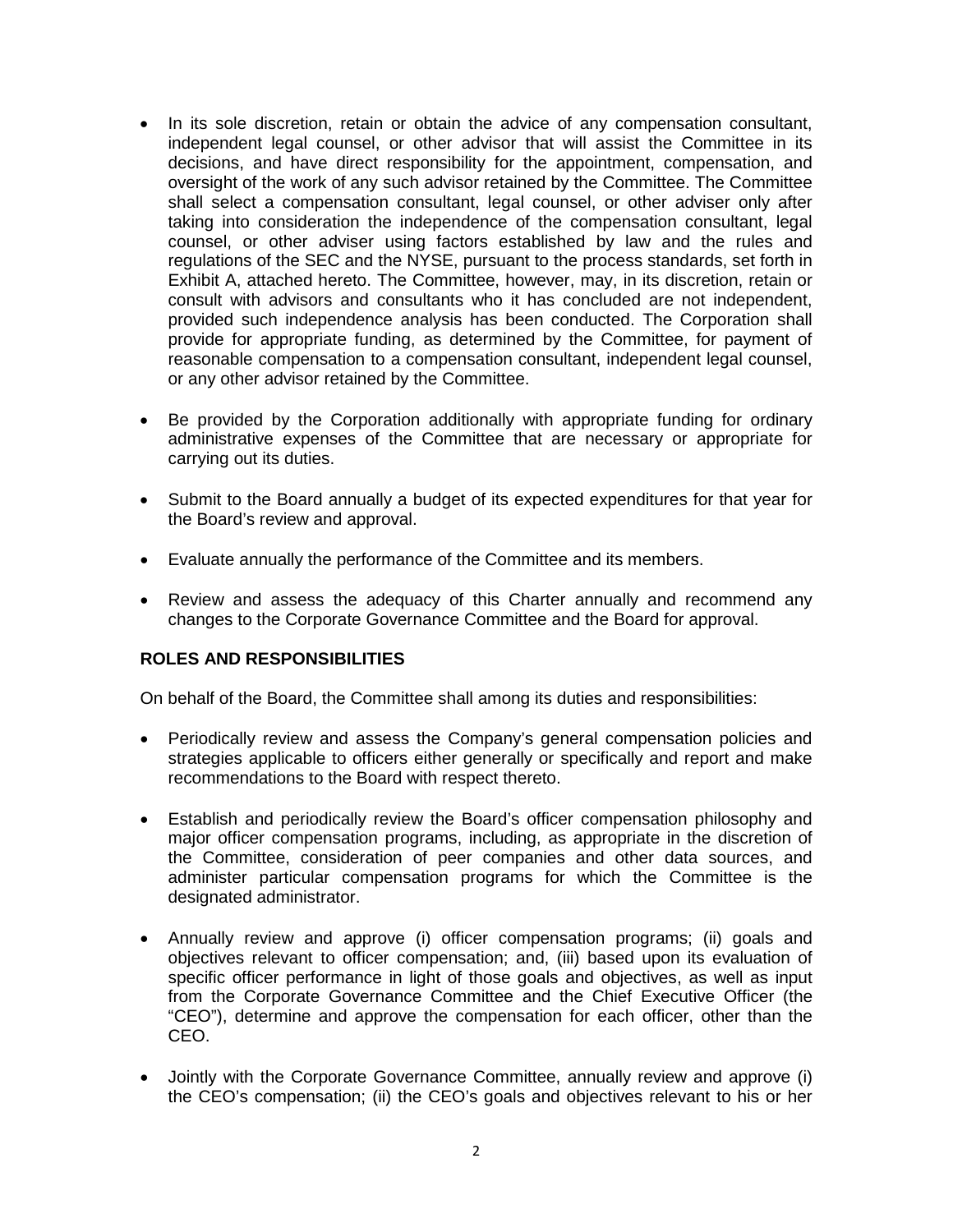compensation; and, (iii) based on this joint evaluation of the CEO's performance in light of those goals and objectives, determine and approve the total compensation for the CEO.

- Upon the approval and determination of the compensation of the CEO and other officers, report such determinations to the Board.
- Administer and determine the Corporation's equity-based compensation and approve stock awards for officers and other employees and administer other compensation programs where the Committee has been designated by the Board as administrator.
- In conjunction with the Corporate Governance Committee, make recommendations to the Board with respect to, and monitor compliance by, the CEO and officers with the Corporation's stock ownership guidelines.
- In conjunction with the Corporate Governance Committee, (i) approve and recommend to the Board proposed compensation arrangements for any person proposed to serve as CEO or any other officer (including any perquisites), including any employment agreements such as change-in-control or other agreements for such person; and (ii) approve all separation packages to be offered any officer of the Corporation.
- The Committee shall conduct a periodic review of the Company's benefit programs, individually and in the aggregate, for executive officers and make recommendations to the Board with respect to the benefit programs for executive officers.
- In consultation with the Corporate Governance Committee and, in the Committee's sole discretion, the Committee's compensation consultant, make recommendations to the Board regarding the total amount and form of annual and other compensation to be paid to the directors of the Corporation.
- Review and approve all policies for "clawback" of incentive or other compensation awarded to officers and determine the extent, if any, to which such compensation should be reduced or extinguished as a result of any such "clawback."
- Review and discuss with senior management the Compensation Discussion and Analysis and other disclosures relating to officer and director compensation required by the rules of the SEC to be included in the Corporation's annual proxy statement. Based on such review and discussion, recommend to the Board the inclusion of an appropriate Compensation Discussion and Analysis in the Corporation's annual proxy statement.
- Approve the Committee's report as required by the rules of the SEC to be included in the Corporation's annual proxy statement.
- Assist the Board in reviewing the results of any shareholder advisory votes or responding, as appropriate, to other shareholder communications that relate to the compensation of the officers of the Corporation who are named in the Corporation's annual proxy statement, consider such results in the context of making decisions about the Corporation's officer and director compensation programs, and review and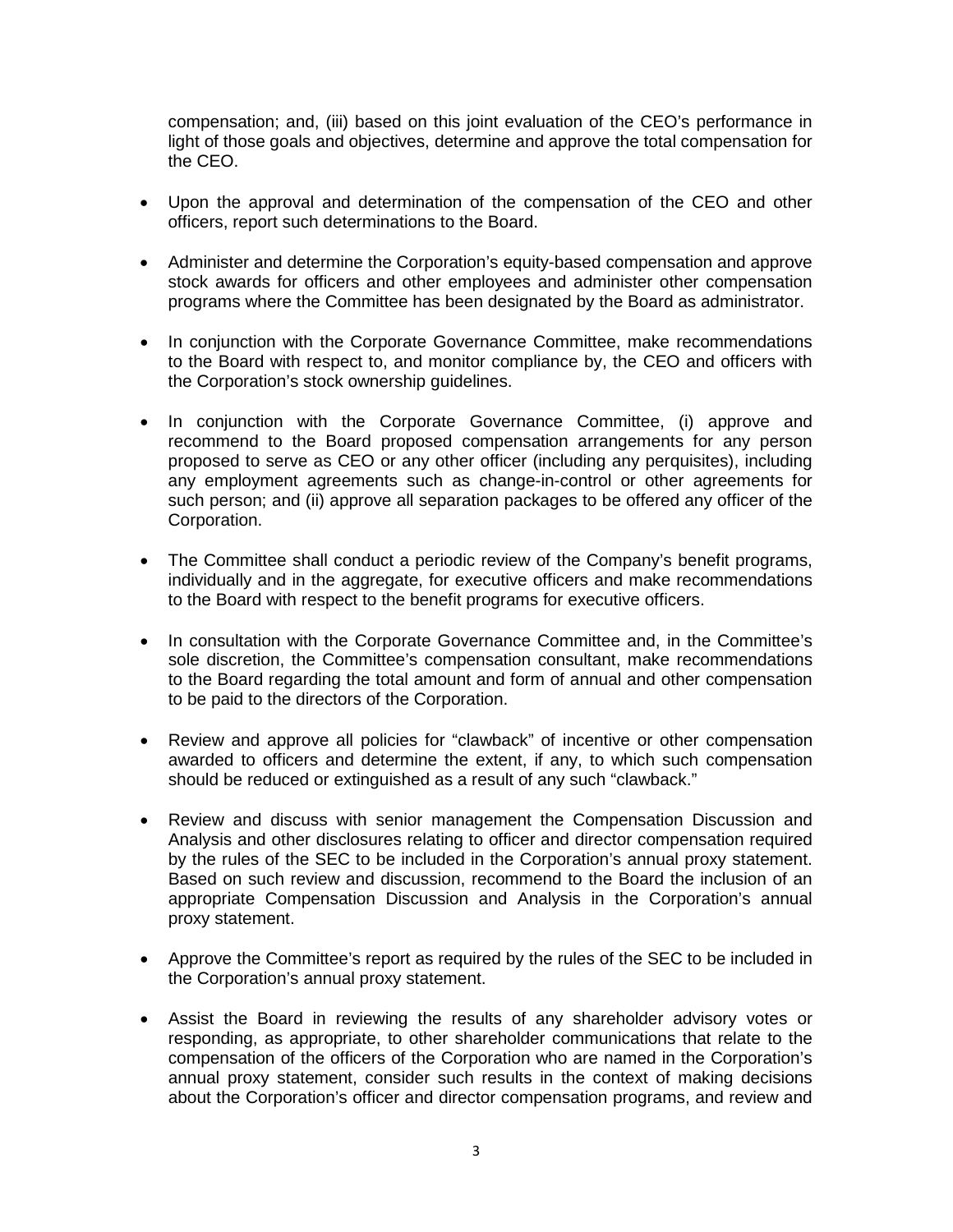recommend to the Board for approval the frequency with which the Corporation will conduct such shareholder advisory votes.

- Periodically assess the Corporation's risk relating to its compensation policies and practices and report its assessment to the Board.
- Perform such other activities and functions related to officer compensation as may be assigned from time to time by the Board.

Nothing in this charter is intended to preclude or impair the protection provided in Section 607.0830(2) of the Florida Statutes allowing the members of the Committee in discharging their duties to rely on information, opinions, reports, or statements, including financial statements and other financial data.

July 2019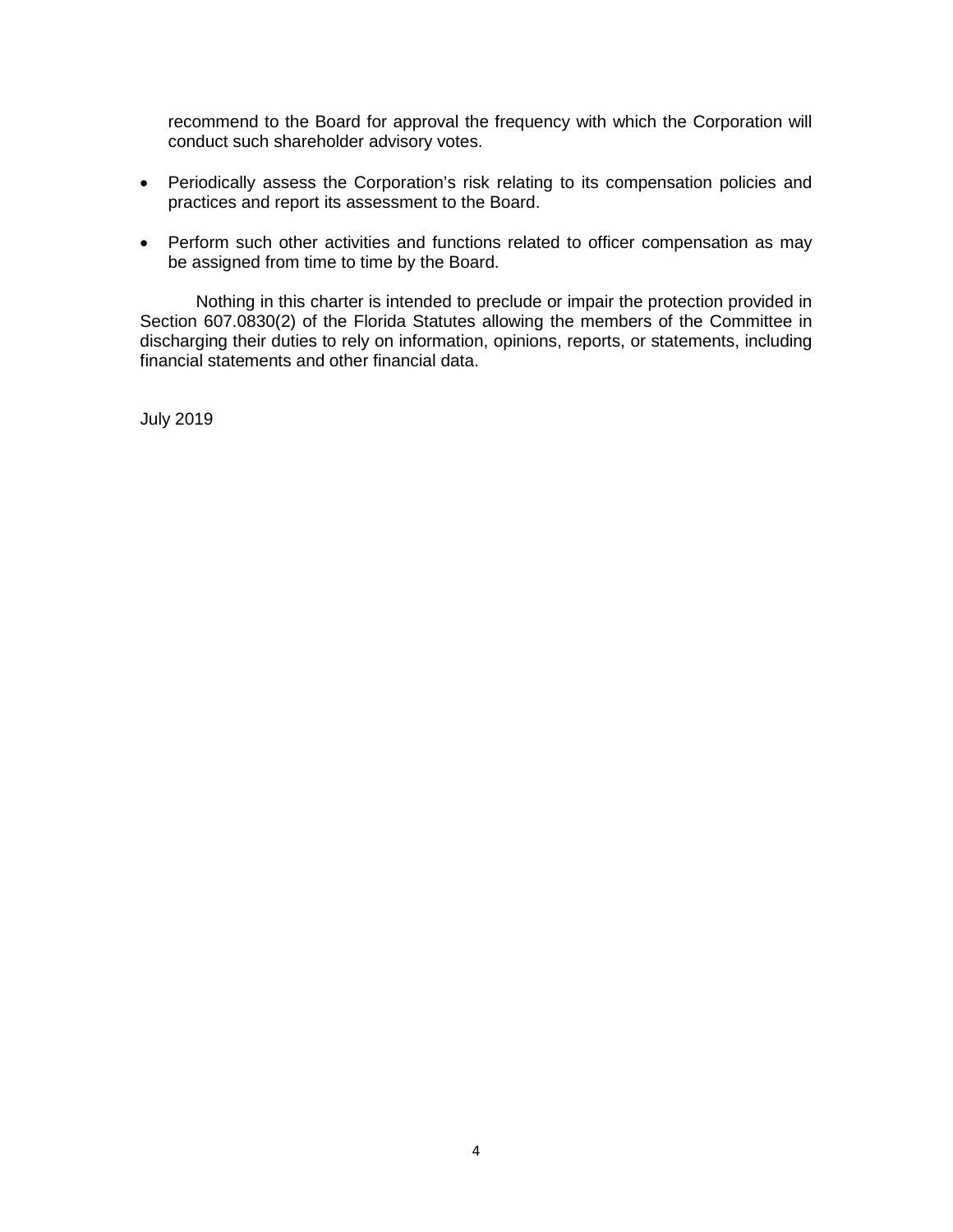# OUTSIDE ADVISORS AND COMPENSATION CONSULTANTS

The Compensation Committee may, as it deems necessary or appropriate and at the Corporation's sole expense, obtain advice and assistance from internal or external legal or other advisors. The Committee shall have the sole authority to retain and terminate any compensation consultant to be used to assist in the evaluation of executive compensation and shall have sole authority to approve the consultant's fees and other retention terms and to periodically review such consultant's performance. The Committee shall select a compensation consultant, legal counsel or other advisor only after taking into consideration the independence of the compensation consultant, legal counsel or other advisor using factors established by law, the rules and regulations of the SEC, and the NYSE listing standards, including the following:

- 1. The provision of other services to the Corporation by the entity that employs the compensation consultant, legal counsel or other advisor;
- 2. The amount of fees received from the Corporation by the entity that employs the compensation consultant, legal counsel or other advisor, as a percentage of the total revenue of the entity that employs the compensation consultant, legal counsel or other advisor;
- 3. The policies and procedures of the entity that employs the compensation consultant, legal counsel or other advisor that are designed to prevent any conflicts of interest;
- 4. Any business or personal relationship of the compensation consultant, legal counsel or other advisor with a member of the Committee;
- 5. Any stock of the Corporation owned by the compensation consultant, legal counsel or other advisor; and
- 6. Any business or personal relationship of the compensation consultant, legal counsel or other advisor or the entity employing the advisor with an executive officer of the Corporation.
- 7. Any other factor bearing on the independence of the compensation consultant, legal counsel or other advisor, including any actual or perceived conflicts of interest.

The Committee shall conduct the independence assessment with respect to any compensation consultant, legal counsel or other advisor that provides advice to the Committee, other than (i) in-house legal counsel; and (ii) any compensation consultant, legal counsel or other advisor whose role is limited to the following activities for which no disclosure would be required under Item 407(e)(3)(iii) of Regulation S-K: consulting on any broad-based plan that does not discriminate in scope, terms, or operation, in favor of officers or directors of the Corporation, and that is available generally to all salaried employees; or providing information that either is not customized for the Corporation or that is customized based on parameters that are not developed by the compensation consultant, and about which the compensation consultant does not provide advice.

Nothing herein requires a compensation consultant, legal counsel or other compensation advisor to be independent; rather the Committee need only consider the enumerated independence factors before selecting or receiving advice from a compensation consultant, legal counsel or other compensation advisor. The Committee may select or receive advice from any compensation consultant, legal counsel or other compensation advisor it prefers, including ones that are not independent, after considering the seven independence factors outlined above.